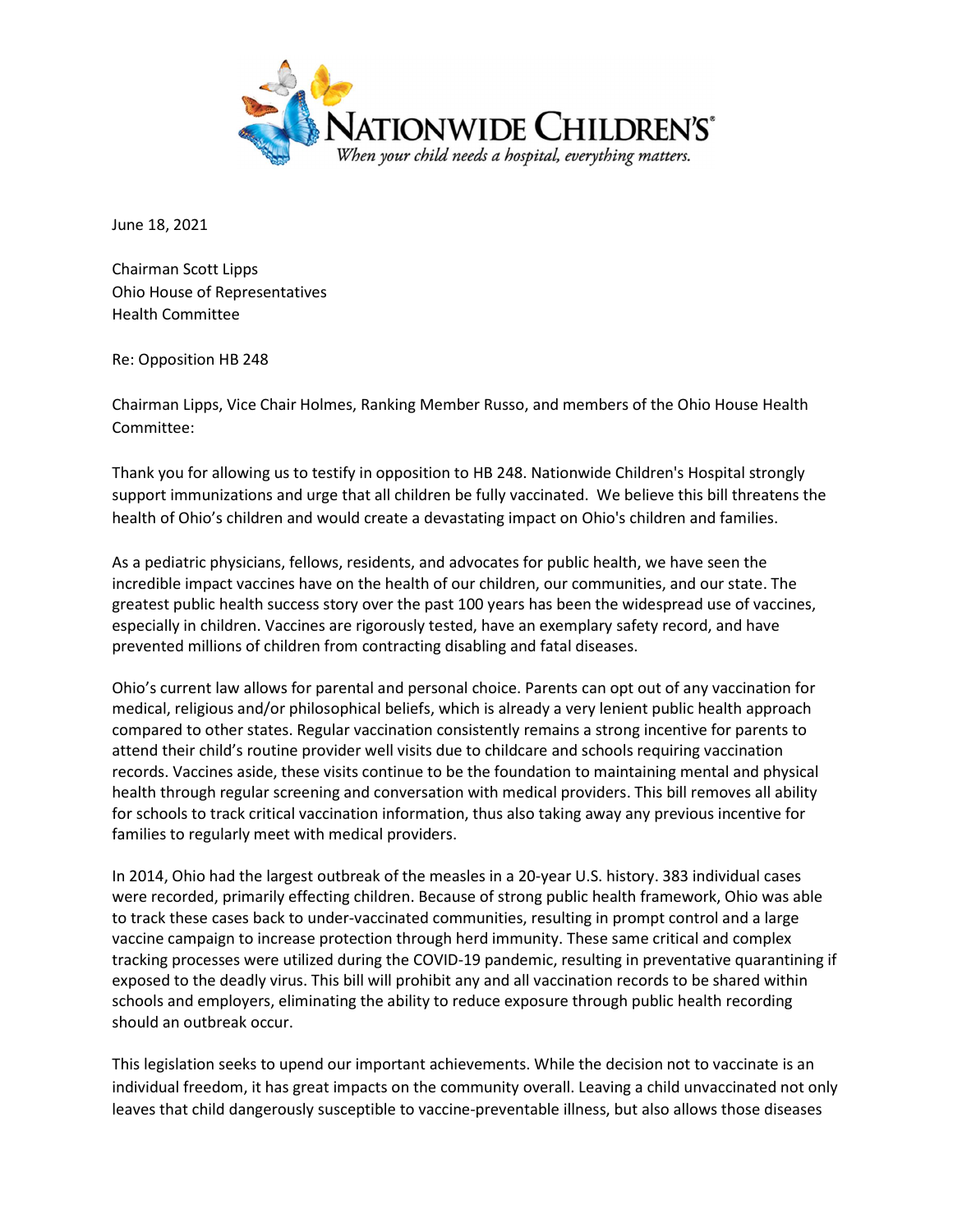to infest the community. Unvaccinated children and adults who contract a vaccine-preventable illness may spread the disease for days before they show any symptoms, potentially infecting highly populated areas such as grocery stores, places of worship, daycares, and nursing homes. They will likely need to seek medical care for their symptoms, passing through doctor's offices, ambulances, and emergency departments, all while potentially spreading these diseases.

Given these realities, it's no surprise that we have heard from numerous concerned patients and families about the impact HB 248 would have on the health and welfare of our state. Many of our patients who are receiving cutting-edge immunologic therapies for severe genetic diseases like spinal muscular atrophy and Duchenne's muscular dystrophy are not eligible to receive certain vaccines. These families rely on the safety of knowing that they are protected at our institution through use of employee vaccinations and protective equipment requirements. They live normal lives and allow their children to go to school, knowing they are protected through herd immunity and the responsible decisions of the parents within their schools and communities, vaccinating the children that are able. However, this legislation threatens to strip these safety precautions from these families.

It is vital that policy makers stand firm with these families and strongly support vaccine reporting requirements in Ohio. We as medical providers have committed our lives to protecting our communities through strong public health measures like vaccinations and the use of protective equipment. Nationwide Children's believes HB 248 jeopardies the health of Ohio's children now and in the future. We ask you to oppose HB 248.

Thank you for allowing us to comment on HB 248.

Nadine Stella Achenjang, MD Meghan Fennell, MD Ryan Flaherty, DO Sara Delap, MD Stephen Ream, MD Nathan Parisi, MD Kelly Irwin, DO Charles Treinen, MD Brandon Barsky, MD Ann Kebede, MD Rachel Nash, MD Rachel Zeno, MD Trevor Bushong, MD Alexandra Sankovic, MD Erika Basil, DO Maretta Fan, DO Lisa Hall, DO Emily Grad, DO Katelyn Carlson, DO Ezekiel Hartman, MD